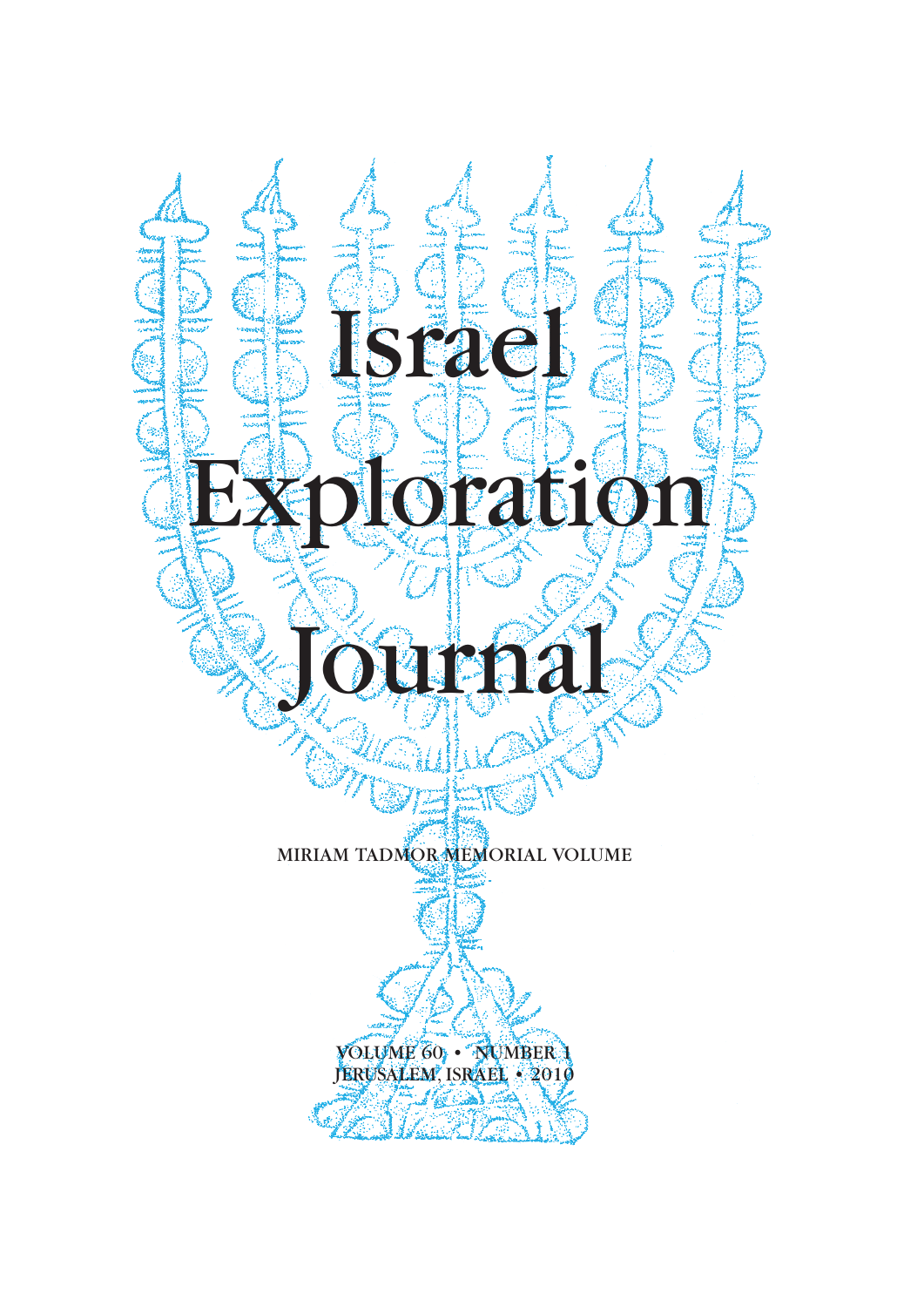nel, a round clay basin probably used for industrial purposes and an unidentified installation were added to the shops at some stage. Such additions, introduced into the shops at an unknown time, suggest that the shops had been in continuous use for a long period.

Several rooms were exposed behind the shops, to their south; one was almost entirely excavated, while two others were only partially uncovered. Their walls, built of stones in secondary use, were constructed parallel to the shops, indicating that they were built simultaneously. Due to the limited excavations here, it is not yet clear whether these additional spaces represent the back rooms of the shops, presumably for storage, or whether they belong to a different structure constructed at the same time and in conjunction with the shops, but for another purpose.

The relationship between the shops and the recess, which, together with the nearby four polished worn pavers excavated in previous seasons, represents the entrance from the street into the *temenos* and the later shops, clearly indicates that the original gateway was blocked during construction of the later shops. No conclusive evidence has been found so far to indicate when the shops were added or when the main gateway was sealed off. The construction of the later walls, two of which align with the remaining stone pavers while the others cut through the bedding of the original floor, clearly indicates that the shops were built some time after the *temenos* pavement, or at least a good part of it, had been robbed. One retrieved coin, dated to 291–295 CE, was embedded in the plaster floor of the easternmost shop (locus 77.1859.1C; inv. no. 4251); if representative, it may serve as a *terminus post quem* for the looting of the stone pavers or, preferably, the construction of the shops some time in the early fourth century CE.

In the course of our work this season, it became clear that after the temple had been abandoned sometime in the fourth century CE., the area was used in the fourth and fifth centuries CE for other purposes, and that only in third phase — by the late fifth or early sixth century — was a church constructed in the vicinity of the deserted temple. Sections of the church, mainly its western side, were excavated over ten years ago. The continuation of some of the walls connected to the prayer hall was unearthed this season in several squares; the apse, which has not yet been exposed, is presumably located in the area east of the main hall.

#### *Conclusions*

This year 's finds shed new light on Sepphoris and its architectural development from the Roman period through late antiquity. The stratigraphical analysis of the various excavated areas along the *decumanus* provides additional information about the monuments built along this road. The range of buildings constructed here highlights the importance placed on beautifying this route, which, we believe, was Sepphoris's main thoroughfare from the east into the city's civic centre. The discovery of the temple and the *temenos*, as well as the superimposed church, are extremely important to the ongoing study of ancient Sepphoris, its architecture, religious behaviour and intra-urban cultural connections.

ZEEV WEISS

### *Apollonia-Arsuf, 2006 and 2009*

The eighteenth (2006) and nineteenth (2009) seasons of excavations at Apollonia-Arsuf were carried out on behalf of the Sonia and Marco Nadler Insti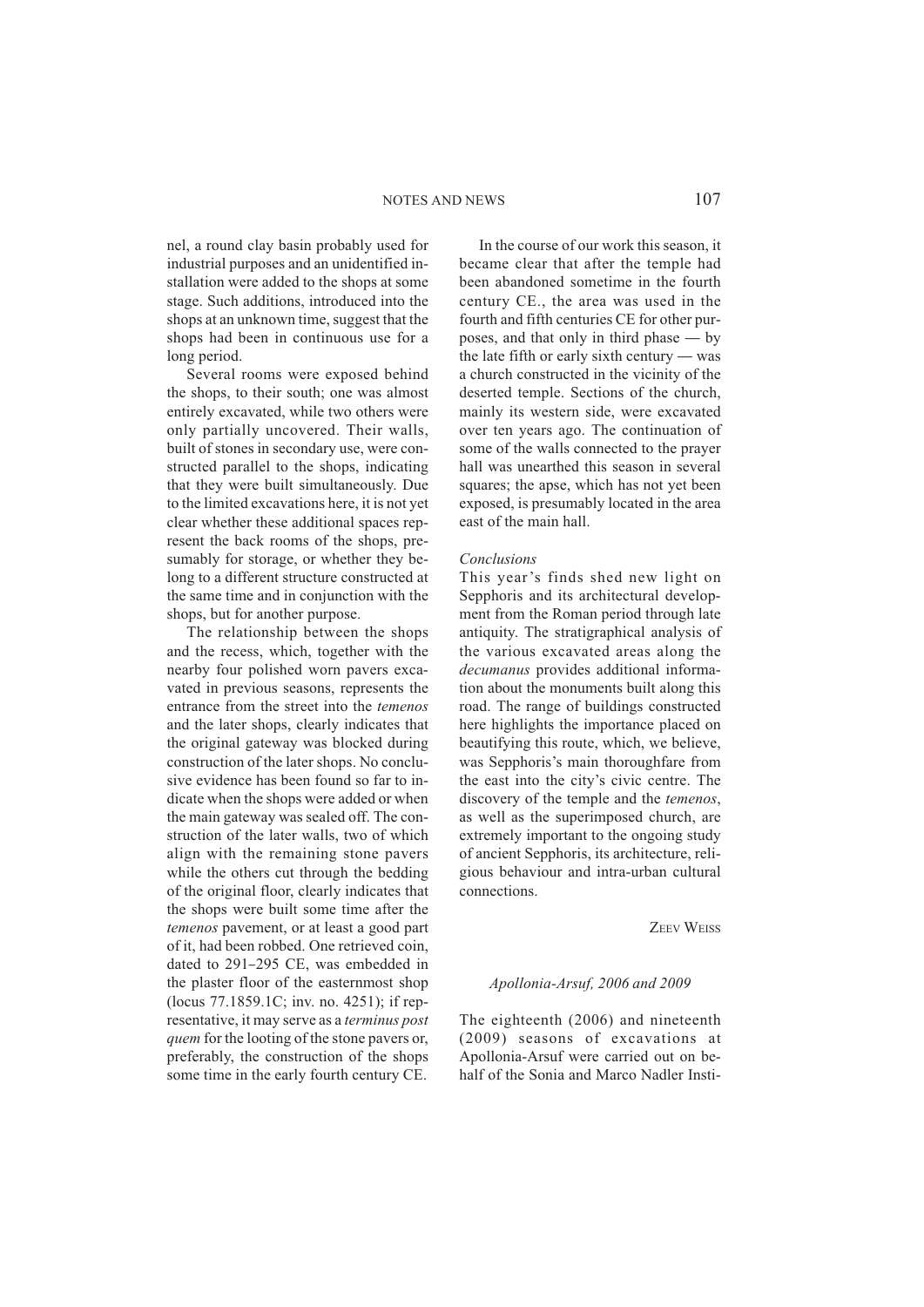tute of Archaeology of Tel Aviv University. The 2006 excavations (7 August– 8 September) were jointly directed by I. Roll and O. Tal. The 2009 excavations (5 July–7 August), directed by O. Tal, formed part of a National Science Foundation (USA) grant titled 'III-CXT-Core Large: Computer Vision Research: Promoting Paradigm Shifts in Archaeology', which is dedicated to the documentation of the site excavations, archaeological remains and finds by means of digital archaeology methods that began in 2007 (see Galor, Roll and Tal 2009: 14–23). Both seasons were a collaborative effort between Tel Aviv University and Brown University's Joukowsky Institute for Archaeology and the Ancient World (K. Galor; 2006) and Division of Engineering (D.B. Cooper, B.B. Kimia and G. Taubin; 2007, 2009), and served as a study dig for Tel Aviv University undergraduate students.

There were 50 participants in each season, including students and local and foreign volunteers. Staff members were: T. Harpak (registrar); M. Edrey, K. Galor, N. Lecet, G. Lerner and N. Reshef (area supervisors); I. Shachar (coordinator); U. Birman and D. Shachar (administrators). The team also included: B. Arubas, D. Porotsky and S. Pirsky (surveying and drafting); and S. Pavel (photography). The excavations, conducted in the Apollonia National Park, received the full cooperation of the park's director, H. Yohanan, and his staff. Foreign staff and volunteers were housed at the Tadmor Hotel (Herzliya). Finance for the Apollonia-Arsuf Excavations Project in 2006 and 2009 came from the Faculty of Humanities of Tel Aviv University, Brown University, the Israel Nature and National Parks Protection Authority and the German-Israeli Foundation for Scientific Research and Development.

## *The Excavations*

Work in the 2006 and 2009 seasons was conducted in Areas F, L, M, O, P and R  $(f_1g_1)$ .<sup>1</sup>

## *Area F*

Work in the Crusader castle resumed after a hiatus since 2000.2 Excavations focused on the western part of the castle, on top of the coastal cliff, in order to expose subterranean complexes and remove part of the dirt load from the cliff in order to facilitate better rainfall drainage. Work in this area was intended to slow down the disintegration of the coastal cliff and the architectural remains of the Crusader castle by preparing a system of better drainage of rainfall water off the castle, supplementing the newly-built sea wall at the foot of the castle. The excavations uncovered parts of the castle's western façade and a subterranean hall, not yet fully exposed. Evidence was found for post-destruction (1265 CE) occupation — some elements of architectural decoration of the castle were found incorporated in later walls, built across the subterranean hall.

### *Area L* (fig. 2)

Work in this area was previously restricted to the uncovering of the fosse of the Crusader walled town in the south-eastern corner by means of mechanical tools. Since it is apparent that the Crusaders

<sup>1</sup> For a summary of the main discoveries of 17 seasons of excavations (1977–2004), see Galor, Roll and Tal 2009: 4–14.

<sup>2</sup> Past excavations in the castle led to the declaration of the site as a national park in 2001, its recognition as one of the hundred most endangered world heritage sites by the World Monuments Fund in 2004, and its appearance in the tentative list of world heritage Crusader castles by UNESCO in 2006.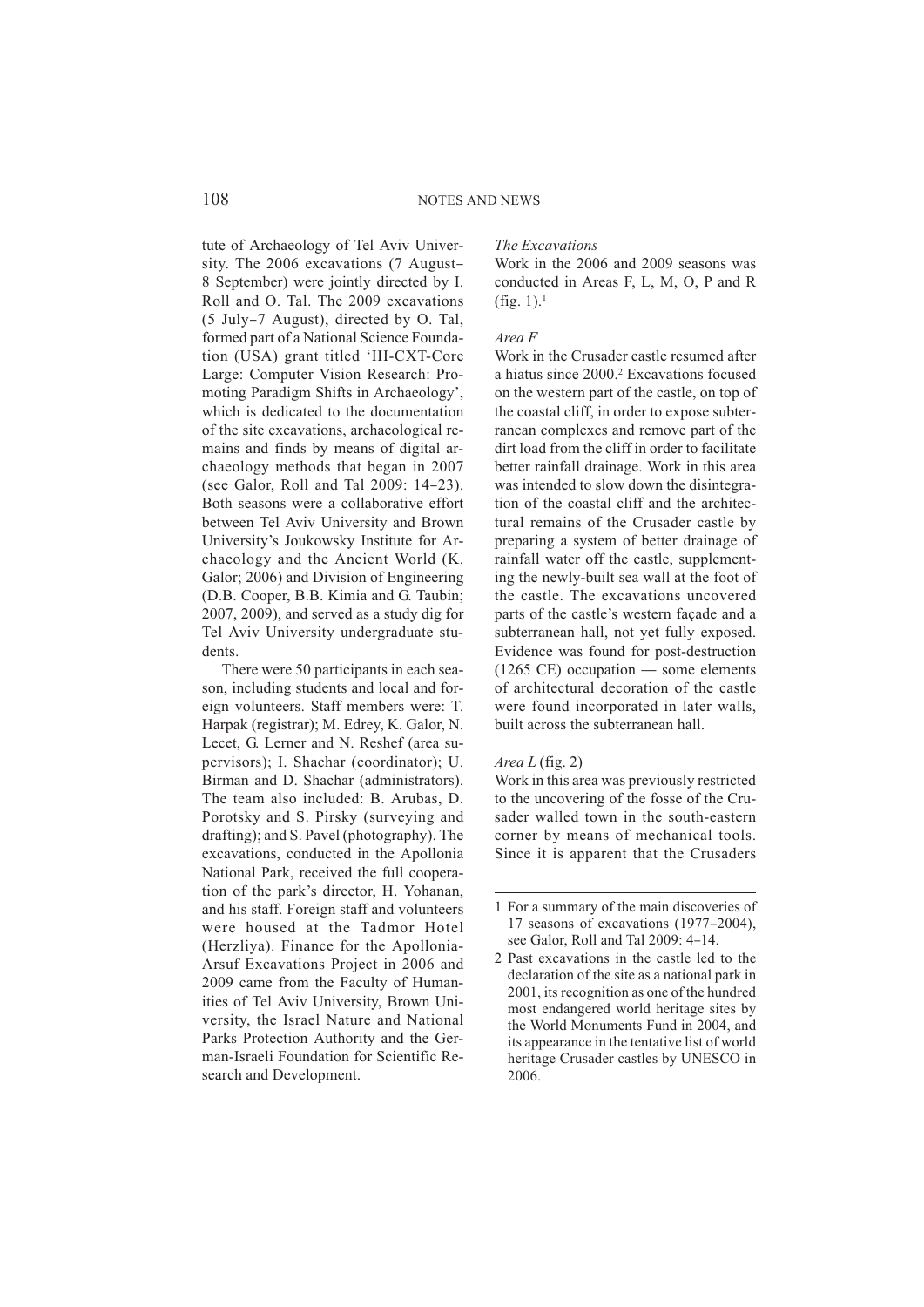NOTES AND NEWS 109



Fig. 1. Apollonia-Arsuf (2009): site plan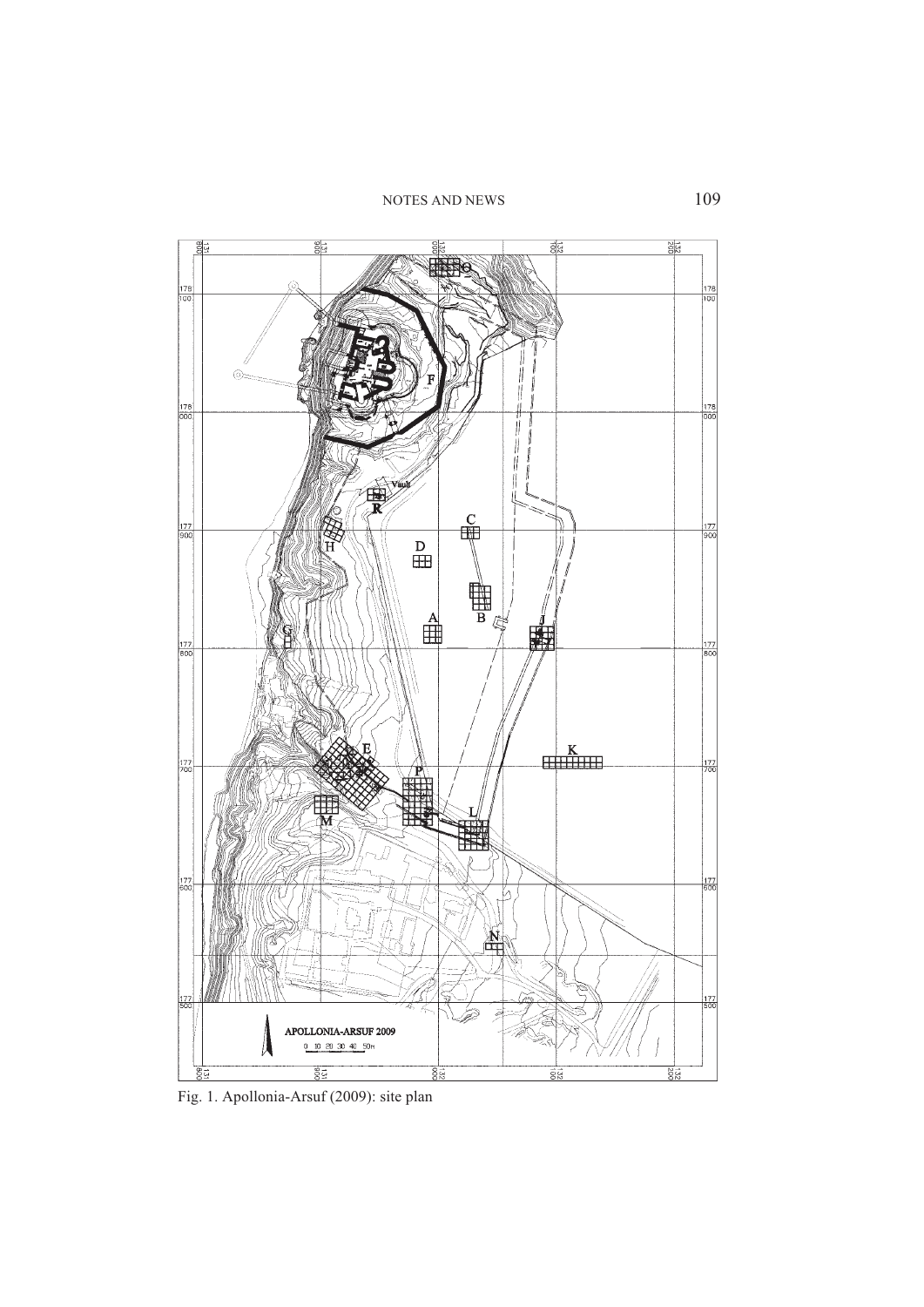

Fig. 2. Apollonia-Arsuf (2009): plan of Area L

made use of the Early Islamic fortifications, in addition to building their own, the aim was to determine the relation between the two fortification systems in one of the most strategic points — the south-eastern corner tower. Excavations have shown that the Crusader corner tower (W7201, W7205 and W7224) flanked the earlier Early Islamic corner wall (W7208). The latter is easily distinguishable as it was built differently with a plaster 'glacis' at its base (fig. 2). Both fortification systems were in fact constructed upon Byzantine

architectural remains, demonstrating yet again that the Byzantine settlement of Apollonia/Sozousa was the largest (and apparently most populated) throughout its occupational history.

# *Area M* (fig. 3)

This area is located at the far southern end of the site, beyond the Roman peristyle villa (Area E) and the ravine enclosing the medieval walled town and to the west of the Mizpeh-Yam correctional facility (fig. 1). The goal of the excavations here was to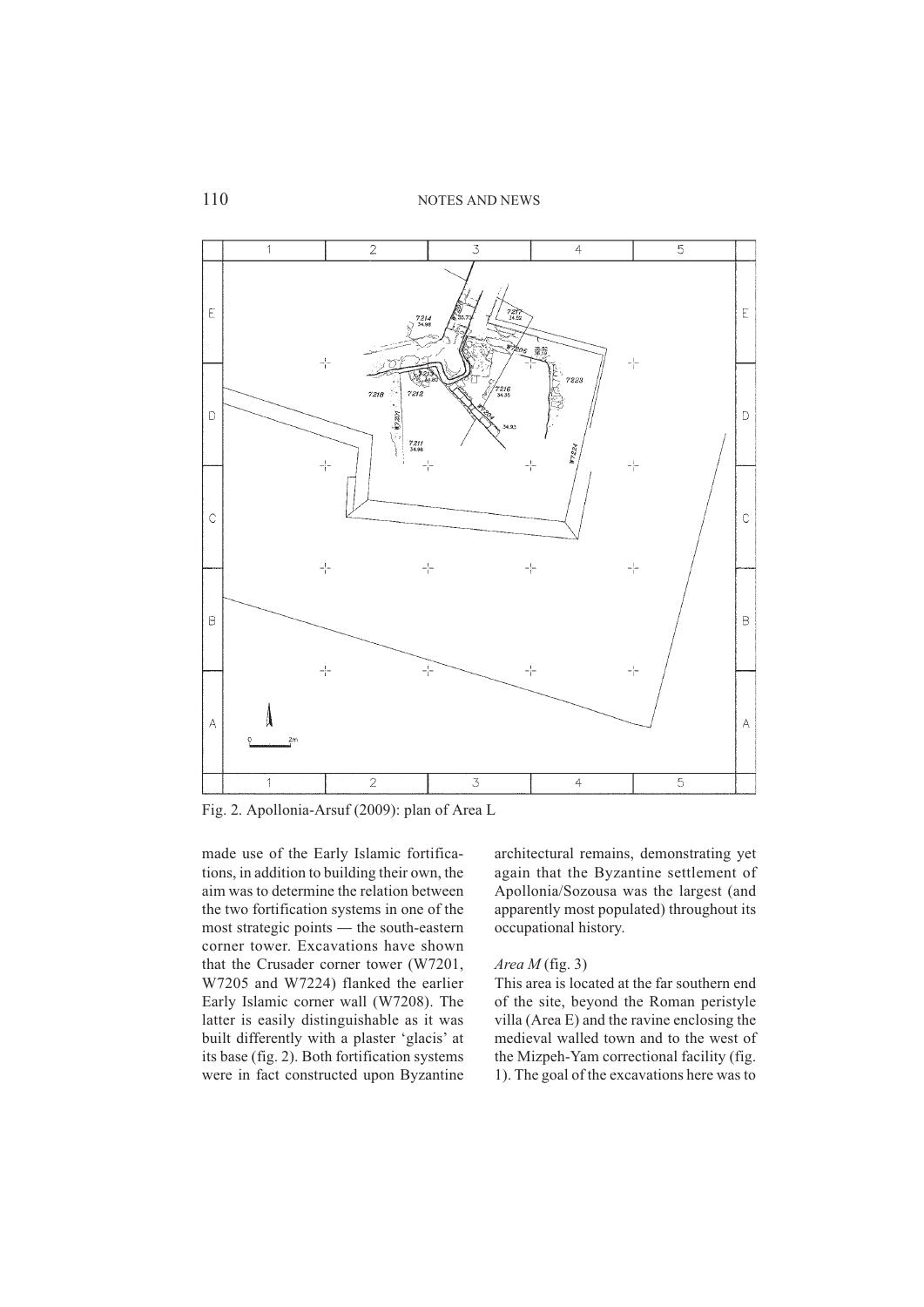NOTES AND NEWS 111



Fig. 3. Apollonia-Arsuf (2009): plan and sections of Area M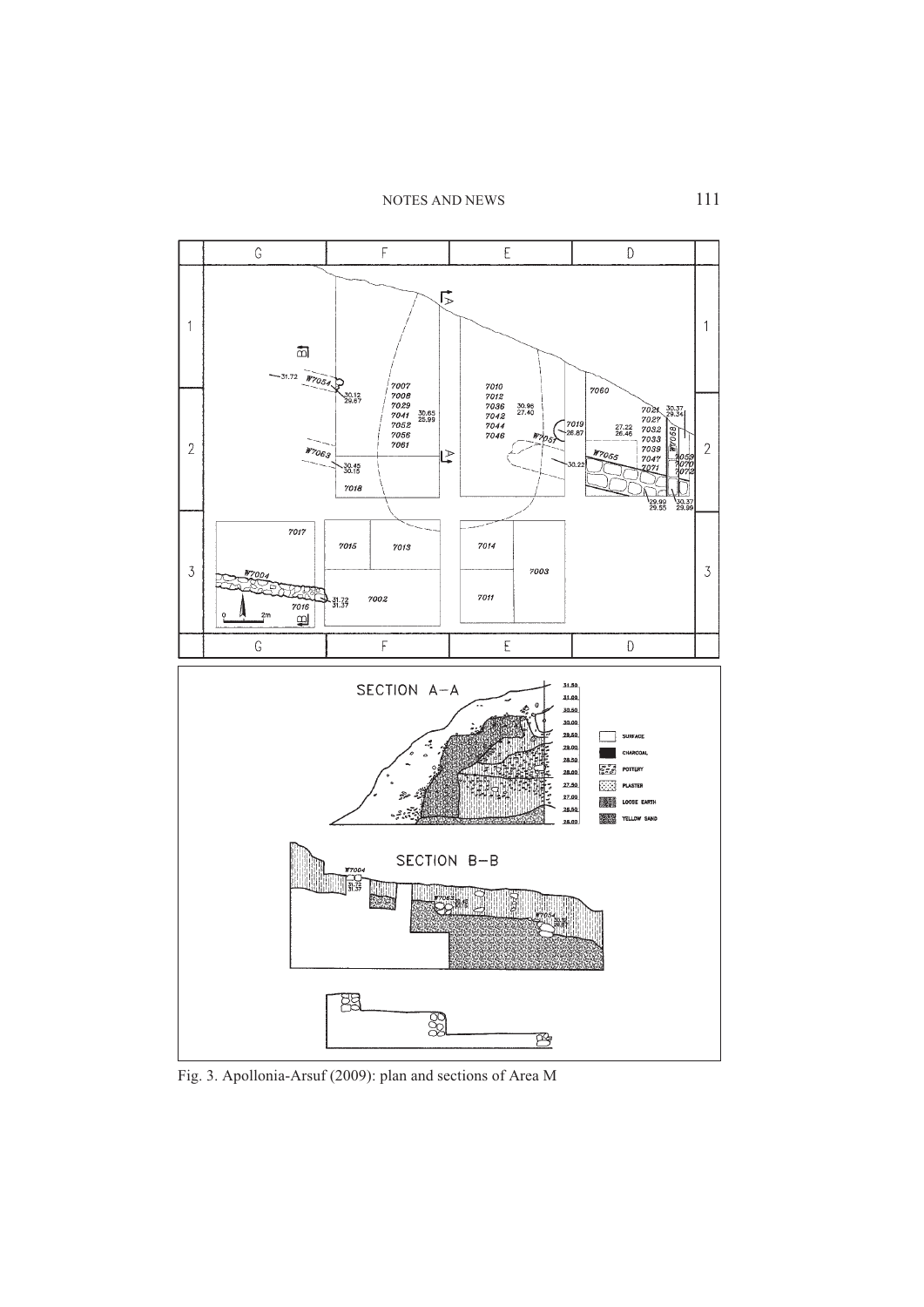determine whether the Roman and Byzantine urban centre of Apollonia/ Sozousa had extended to this area. Due to modern building activities, large quantities of sandy fills were bulldozed to this area over the years. In addition, an east–west pathway descending to the seashore was cut by a bulldozer along the southern edge of the ravine (forming the northern edge of the excavated area). Thus, prior to excavation, later fills (*c*. 4 m. thick) were removed by means of a mechanical tool down to some 32 m. above sea-level. In squares F2, E2 and D2, two strata were identified, belonging to two periods of occupation (fig. 3). One was represented by a round refuse pit — entirely excavated (*c*. 12 m. maximum preserved diameter; 4.50 m. deep) — containing substantial amounts of broken pottery (weighing some 15 tons) that accumulated in a series of superimposed layers in Late Byzantine (sixth–seventh centuries CE) times. The other occupational level, beneath the refuse pit, was represented by the lower end of a corner of two walls (W7055 and W7058; square D2), a small segment of another wall (W7051; square E2) and a series of fallen sandstone ashlars (square F2) (fig. 3). Much of the related pottery is Late Roman/Early Byzantine. A fourth–fifth-century CE hoard of some 40 bronze coins was also discovered in this level. Excavation in the two northern squares (F3 and E3) was stopped at a higher level once the natural yellow sand was reached. Excavation in the south-western square (G3) showed that the wall uncovered there (W7004) is just a one-layer retaining wall facing north, with a surface of *hamra* soil behind it. This wall, together with two other walls to its north, formed a series of three descending terraces, apparently built some 4 m. apart with an average height of *c*. 0.40 m. Thus, W7004 served as the retaining wall of the upper terrace, W7063 of the middle terrace and W7054 of the lower terrace. If there were additional retaining walls further north, they were completely destroyed during the bulldozing of the pathway descending to the sea-shore. No tangible evidence has been found to indicate the nature of these terraces. The fertile *hamra* soil behind the upper retaining wall (W7004), however, may suggest that they formed part of a terraced garden. Whether this garden was related to the peristyle villa to the north or to the buildings in the east, not yet excavated, has not yet been clarified.

### *Area O*

This area is located at the far north of the site, beyond the fosse of the Crusader castle and that of the medieval walled town (fig. 1). The 2006 and 2009 excavations here investigated whether there was indeed extra-mural occupation in Early Islamic times, as previously thought. A large mosaic floor of a wine press (9.8× 7.5 m.) was uncovered, with a Greek inscription in the center of its treading floor. The inscription reads: 'One God only, help / Cassianos together with (his) wife / and children and everyone'. The formula of the inscription, along with the finds uncovered, point to Samaritan ownership of the complex in Byzantine times (fifth–sixth centuries CE). Although the inscription was in fact uncovered during the 2006 season of excavations (Roll and Tal 2008), it was only in 2009 that we were able to identify the complex which it served (Tal 2009). Such dedicatory inscriptions are mostly known from Samaritan cult buildings (synagogues); it is possible that the wine press may form part of a larger structure of a public nature associated with cultic activity. The round collecting (fermentation) vat of the wine press (*c*. 3×2.2.5 m.) is among the largest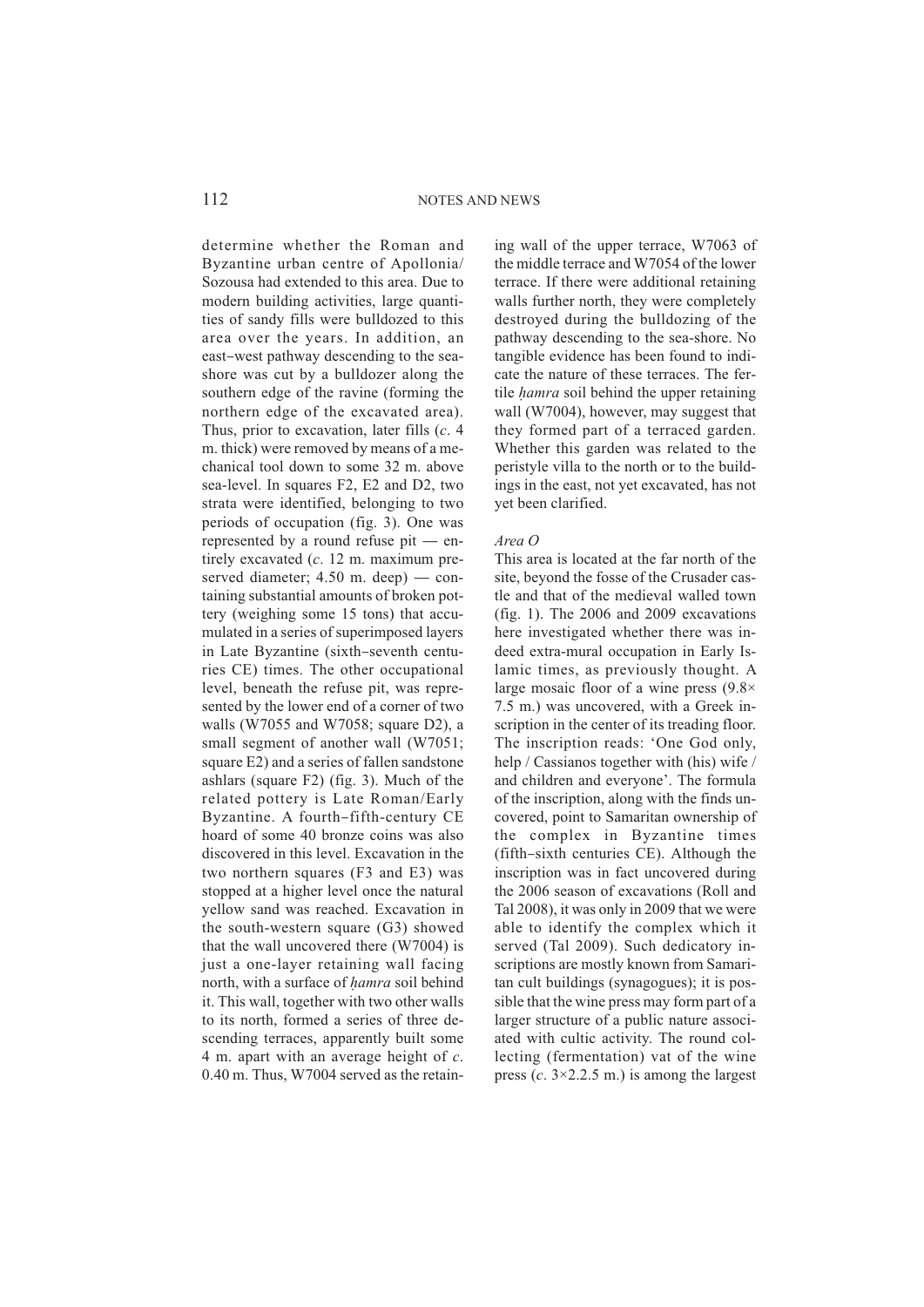to be discovered in Israel. Our inquiry shows no occupation later than the seventh century CE; upper fills in the excavated area included pits with sixth–seventh-century CE pottery and fragmented glass vessels. Noteworthy is the considerable amount of raw glass production refuse (as well as secondary glass production refuse) found below the upper fills throughout the excavated area and right on top of the wine press. The wine-press complex was apparently relatively shortlived, as pottery and fragmented glass vessels found below it can be dated to the fourth and fifth centuries CE. Moreover, its large, round collecting vat includes substantial amounts of broken pottery and glass vessels of Late Byzantine date (sixth–seventh centuries CE), indicating that the wine press ceased to function during the early sixth century CE (possibly in relation to the Samaritan revolt of 529 CE). The wine press was damaged by an earthquake, apparently after its abandonment.

#### *Area P*

This area is located at the highest point of Apollonia-Arsuf (*c*. 37 m. above sealevel), within the southern medieval citywall, where Early Islamic and Crusader structures were uncovered during the 2003 and 2004 seasons. The aim was to clarify the nature of these structures and to determine their chronology more precisely. In the nine squares opened thus far, three phases were discerned. The lowest, immediately above the natural sand, is a layer of reddish-brown fill with Byzantine pottery. On top of it were segments of badly preserved walls, apparently belonging to domestic structures; pottery found in relation to this level is dated to various phases of the Early Islamic period. The

later phase is a massive foundation, oriented south-east to north-west (average thickness: 0.60 m.; average width: 2.70 m.; overall length: 16.50 m.), made of solid concreted fieldstones. The foundation's upper surface is essentially plain, and its height is 34.93 m. above sea-level. Due to the lack of additional interpretive evidence, the purpose and nature of the massive foundation has not been entirely elucidated — it served either as the foundation of a monumental wall, of which all building stones have been robbed, or as a platform of a military nature, possibly for the movement of medieval artillery or other war machinery. Its location, a short distance behind the medieval city-wall, and its height in relation to the city wall seem to support such an interpretation. However, no parallels to such a device have yet been identified in Crusader Palestine. Pottery below the foundation dates from the thirteenth century CE, i.e., late Crusader times.

# *Area R*

The decision to open this new area, in the centre of the medieval walled town, was based on the site plan drawn up the Palestine Exploration Fund in 1874, where a large vault is shown. Excavations uncovered a large structure with a paved white mosaic floor adjacent to the vault. We are not yet able to date the structure with any certainty or to define its function.

The excavation of Apollonia-Arsuf is an ongoing research project. We intend to continue excavations at the site in order to further our understanding of its economic basis and political affinity, as well as its cultural and economic interactions with other Mediterranean centres during its periods of successive occupation.